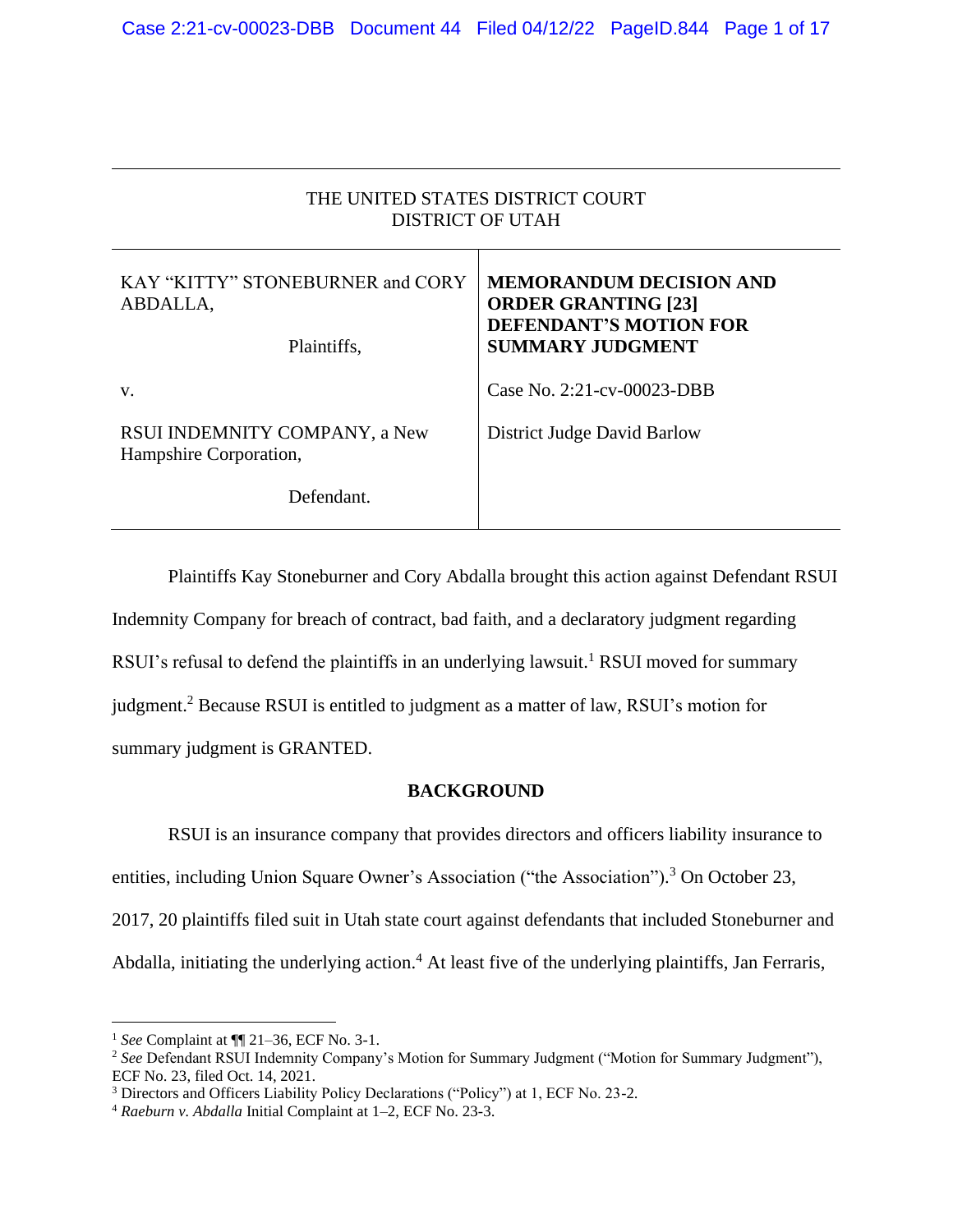Stephen Allis, Amy Anderson, Charles Raeburn, and Donald Porteous, constitute "Insureds" under RSUI's insurance policy because they are "past or present officers, directors, trustees, employees, or committee members of a duly constituted committee of the Association."<sup>5</sup> Stoneburner and Abdalla are also "Insureds" under RSUI's policy because they are members of the Association's management committee.<sup>6</sup> On November 15, 2017, the plaintiffs in the underlying suit filed a first amended complaint which added an additional plaintiff and defendant.<sup>7</sup>

RSUI denied liability insurance coverage for the underlying lawsuit on December 1, 2017.<sup>8</sup> In its denial letter, RSUI explained that the policy's "insured versus insured" exclusion precluded coverage because the underlying suit was brought by "insureds" under the policy (including Ferraris, Allis, Anderson, Raeburn, and Porteous) against other "insureds" (including Stoneburner and Abdalla).<sup>9</sup>

On August 3, 2018, the underlying plaintiffs filed a second amended complaint.<sup>10</sup> On March 20, 2019, former counsel for Stoneburner and Abdalla emailed RSUI to confirm the status of liability coverage for Stoneburner in the underlying suit.<sup>11</sup> RSUI replied that its position regarding coverage remained as set forth in its denial letter from December 1, 2017.<sup>12</sup> On May 15, 2020, counsel for Stoneburner in the underlying suit wrote a letter to John Curtis, the court-

<sup>5</sup> Plaintiffs' Responses to Defendant's First Set of Interrogatories at 9, ECF No. 23-11.

<sup>6</sup> *See Raeburn v. Abdalla* Initial Complaint at ¶¶ 8–9.

<sup>7</sup> *See Raeburn v. Abdalla* First Amended Complaint, ECF No. 23-4.

<sup>8</sup> Denial Letter at 2, ECF No. 23-7.

<sup>9</sup> *Id.* at 3.

<sup>10</sup> *See Raeburn v. Abdalla* Second Amended Complaint, ECF No. 23-5.

<sup>11</sup> ECF No. 23-8 at 3.

<sup>12</sup> *Id.* at 1.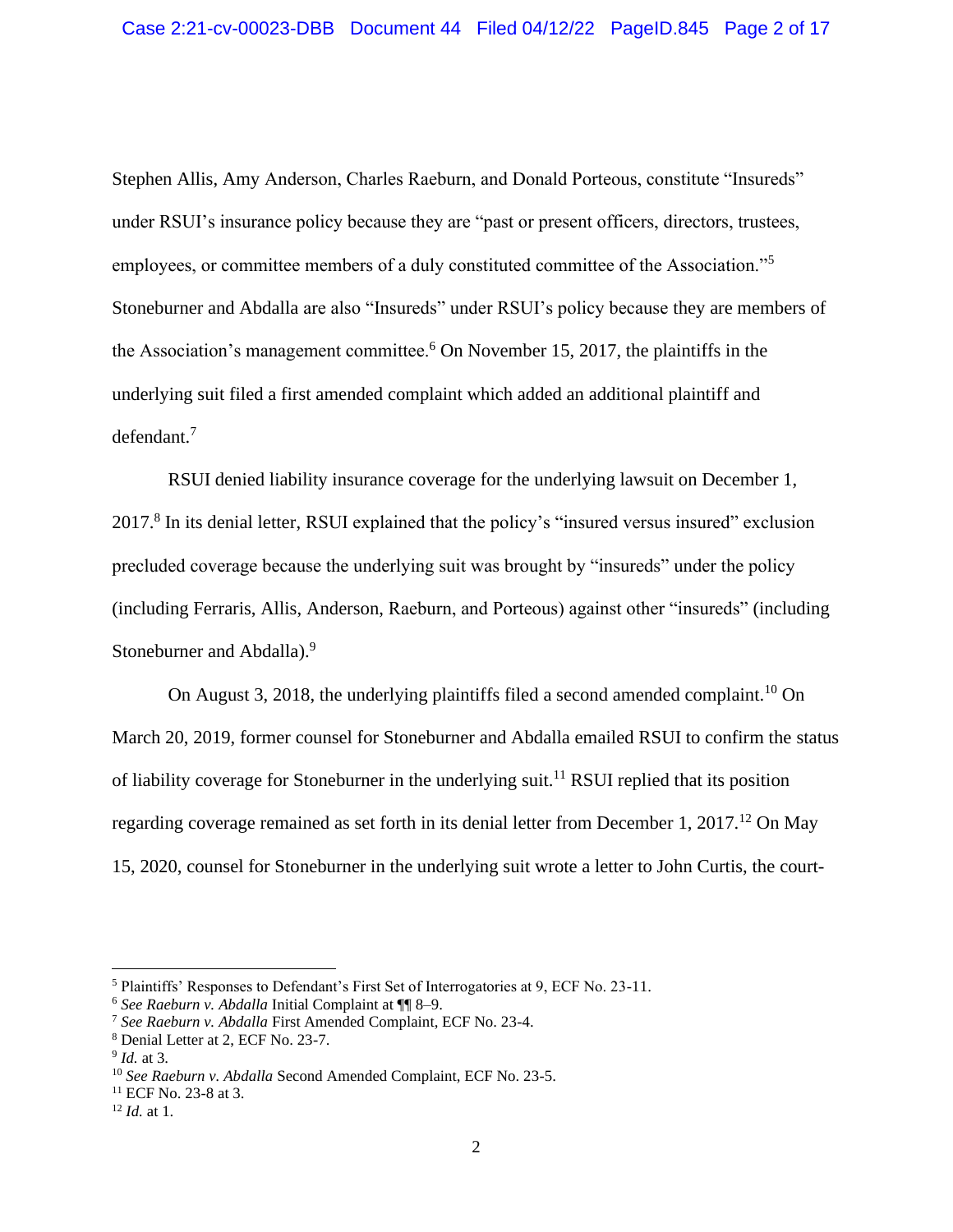appointed receiver for the Association in the underlying lawsuit.<sup>13</sup> In the letter, Stoneburner's counsel recommended that Curtis "reach out to [underlying] Plaintiffs' counsel to discuss the insurance coverage situation and urge them to file another amended complaint to re-allege their claims to trigger and/or re-trigger RSUI's duty to provide insurance coverage for the claims."<sup>14</sup> Stoneburner's counsel stated that he "[did] not know why [underlying plaintiffs] would have intentionally alleged claims to avoid the coverage  $\dots$ ."<sup>15</sup>

On September 30, 2021, the underlying plaintiffs filed a third amended complaint, which is currently the operative complaint in the underlying suit.<sup>16</sup> The third amended complaint withdrew previously derivative allegations and instead asserted direct claims by the Association, which is also an Insured under the policy.<sup>17</sup> The third amended complaint also distinguished between "Individual Plaintiffs" and "the Association"—any claims against individual underlying defendants such as Stoneburner and Abdalla are now only brought by the Association, not the underlying individual plaintiffs.<sup>18</sup> Each version of the complaint in the underlying suit included both insured and non-insured plaintiffs.<sup>19</sup>

Stoneburner and Abdalla brought this suit against RSUI on November 30, 2020, seeking damages for breach of contract, insurance bad faith, and a declaratory judgment that RSUI is

<sup>15</sup> *Id.*

<sup>13</sup> *See* ECF No. 23-10.

 $^{14}$  *Id.* at 4.

<sup>16</sup> *See Raeburn v. Abdalla* Third Amended Complaint, ECF No. 23-6.

<sup>17</sup> *Id.*

<sup>18</sup> *Id.* at ¶¶ 336–87.

<sup>19</sup> *See Raeburn v. Abdalla* Initial Complaint at 1–2; *Raeburn v. Abdalla* Amended Complaint at 1–2; *Raeburn v. Abdalla* Second Amended Complaint at 1–2; *Raeburn v. Abdalla* Third Amended Complaint at 1–2.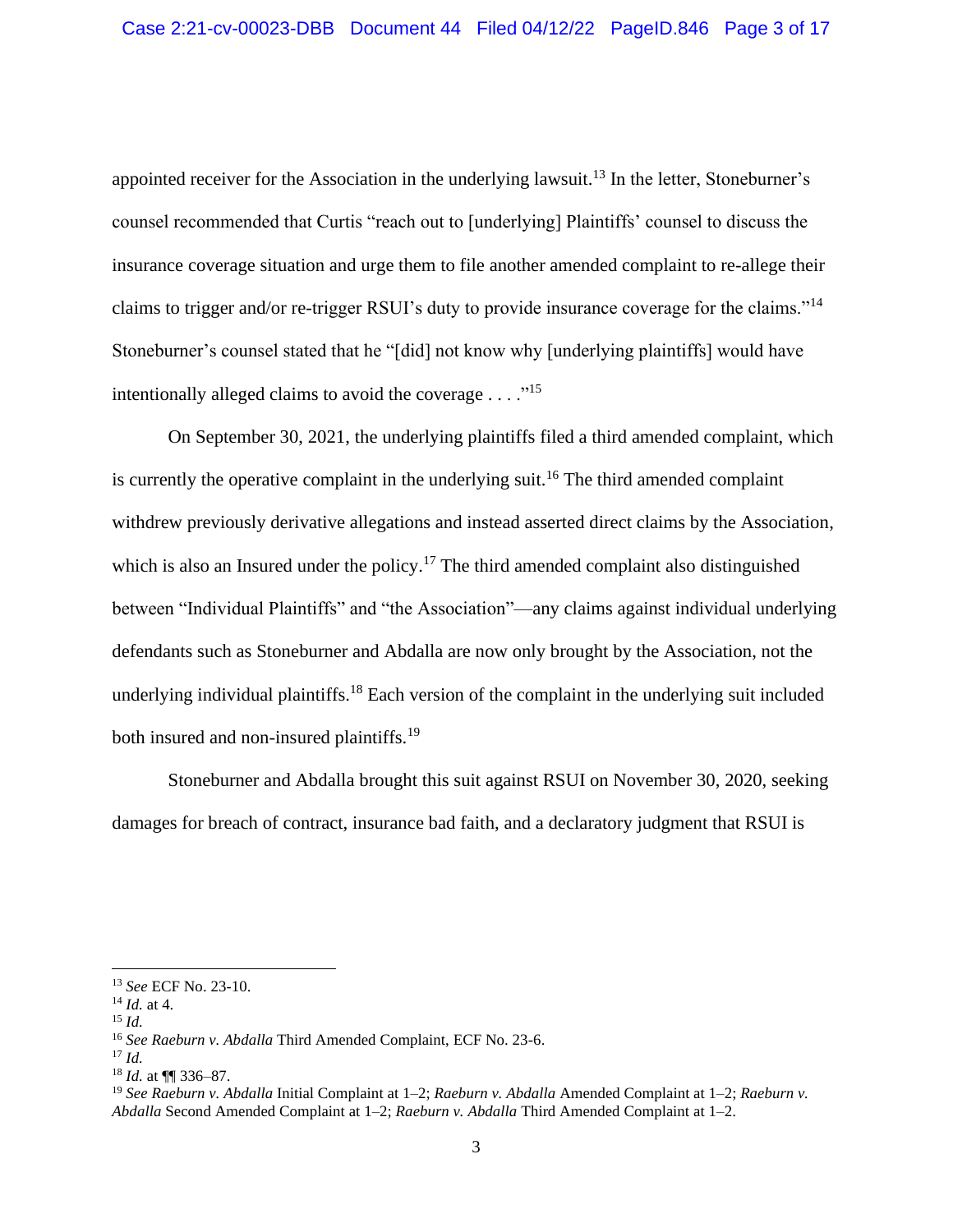required to provide them with a defense and coverage in the underlying suit.<sup>20</sup> On October 14, 2021, RSUI moved for summary judgment.<sup>21</sup>

#### **STANDARD**

A court grants summary judgment if there is no genuine issue as to any material fact and the moving party is entitled to judgment as a matter of law.<sup>22</sup> Summary judgment is inappropriate if any material factual issue "may reasonably be resolved in favor of any party."<sup>23</sup> The moving party is also entitled to summary judgment if "the nonmoving party fails to make a sufficient showing on an essential element of her case with respect to which she has the burden of proof."<sup>24</sup> Both evidence and reasonable inferences drawn from that evidence are construed in the light most favorable to the nonmovant.<sup>25</sup>

#### **DISCUSSION**

Both sides agree that there are no disputed issues of material fact and that the only matter is for the court to interpret the relevant policy language.<sup>26</sup> The court will first consider whether RSUI is entitled to summary judgment on Stoneburner and Abdalla's first and third claims based on the insurance policy and then consider whether RSUI is entitled to summary judgment on Stoneburner and Abdalla's bad-faith claim.

<sup>&</sup>lt;sup>20</sup> Complaint at  $\P$  21–36.

<sup>21</sup> *See* Motion for Summary Judgment at 1.

<sup>22</sup> Fed. R. Civ. P. 56(a); *Celotex Corp. v. Catrett*, 477 U.S. 317, 322 (1986).

<sup>23</sup> *Anderson v. Liberty Lobby, Inc.*, 477 U.S. 242, 250 (1986).

<sup>24</sup> *Celotex Corp. v. Catrett*, 477 U.S. 317, 323 (1986).

<sup>25</sup> *King of the Mountain Sports, Inc. v. Chrysler Corp.*, 185 F.3d 1084, 1089 (10th Cir. 1999).

<sup>&</sup>lt;sup>26</sup> Plaintiffs' Response in Opposition to Motion for Summary Judgment ("Opposition") at 3, ECF No. 29, filed Nov. 19, 2021.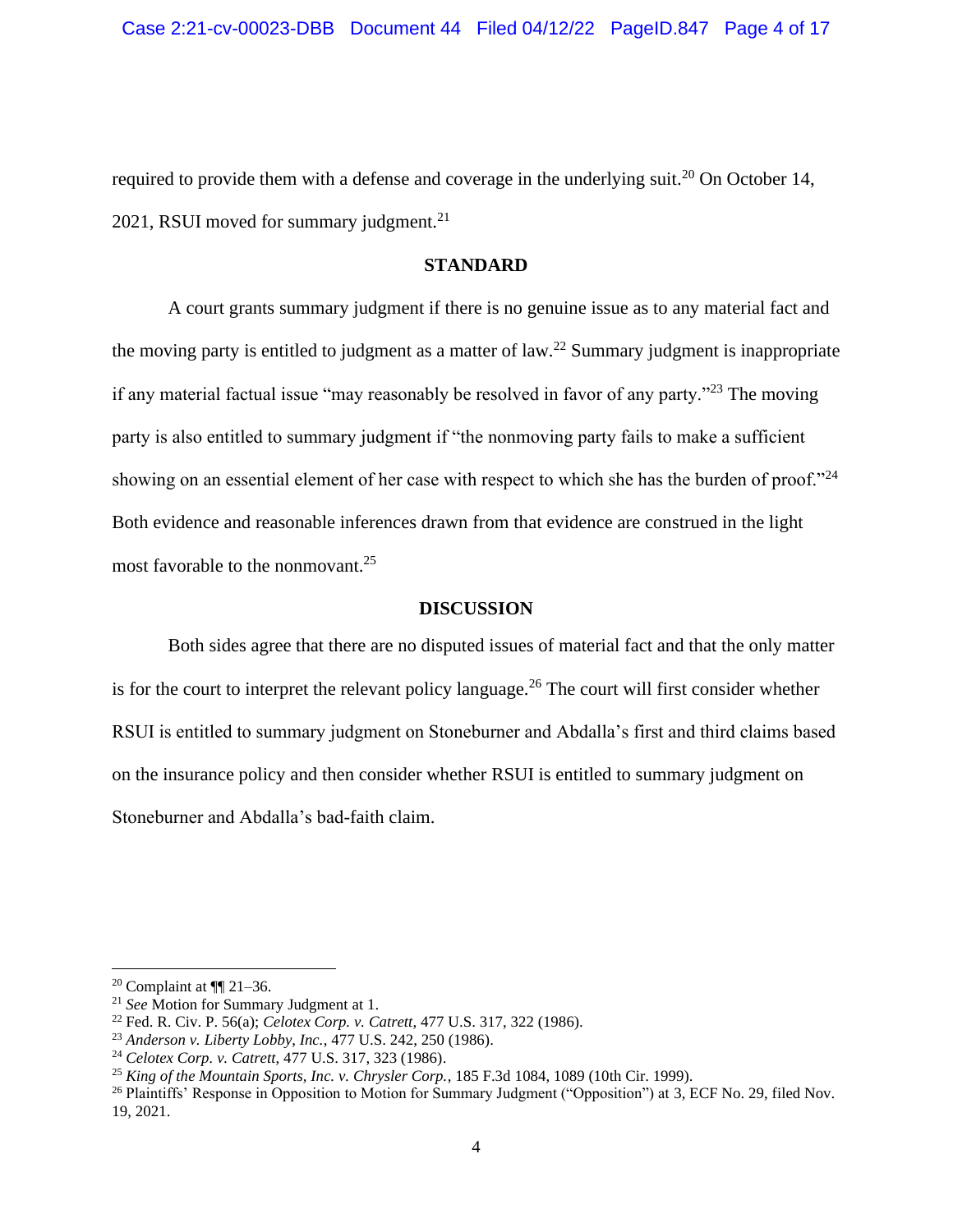## **I. RSUI is entitled to summary judgment on Stoneburner and Abdalla's first and third claims because the plain language of the insurance policy precludes coverage.**

Three provisions of RSUI's directors and officers liability policy are primarily at issue

here. First, the policy includes the following "insured versus insured" exclusion:

The Insurer shall not be liable to make any payment for Loss in connection with any Claim made against any Insured: . . . Brought by or on behalf of any Insured, except:

- a. A derivative action brought by or made on behalf, or in the name or right of, the Insured Organization, if such action is brought and maintained independently of, and without assistance, participation or intervention of any insured;
- b. An Employment Practices Claim brought by an Insured Person;
- c. Any Claim brought by the examiner, trustee, receiver, liquidator or rehabilitator (or any assignee thereof) of such Insured Organization, in or after any bankruptcy proceeding by or against an Insured Organization;
- d. Any claim brought by any past director, officer, trustee, manager or equivalent executives of the Insured Organization who have not served as a director, officer, trustee, manager or equivalent executive for at least five (5) years prior to the date such Claim is first made, and if the Claim is brought and maintained totally independent of and without the solicitation, assistance, active participation or intervention of the Insured Organization or any Insured Person not described in this paragraph 7.d; or
- e. Any instigation of or involvement in any Claim, or solicitation, assistance, active participation or intervention by any Insured whistleblower under Section 806 of the Sarbanes-Oxley Act of 2002 or any rule or regulation promulgated thereunder, or any similar whistleblower statute, rule or regulation under any other federal or state law.<sup>27</sup>

Next, the policy defines a "claim" as:

- 1. A written demand for monetary or non-monetary relief;
- 2. A civil, criminal, administrative, regulatory or arbitration proceeding for monetary or non-monetary relief which is commenced by:
	- a. Receipt or service of a complaint or similar pleading;

<sup>27</sup> Policy at 28, 29 (emphasis omitted).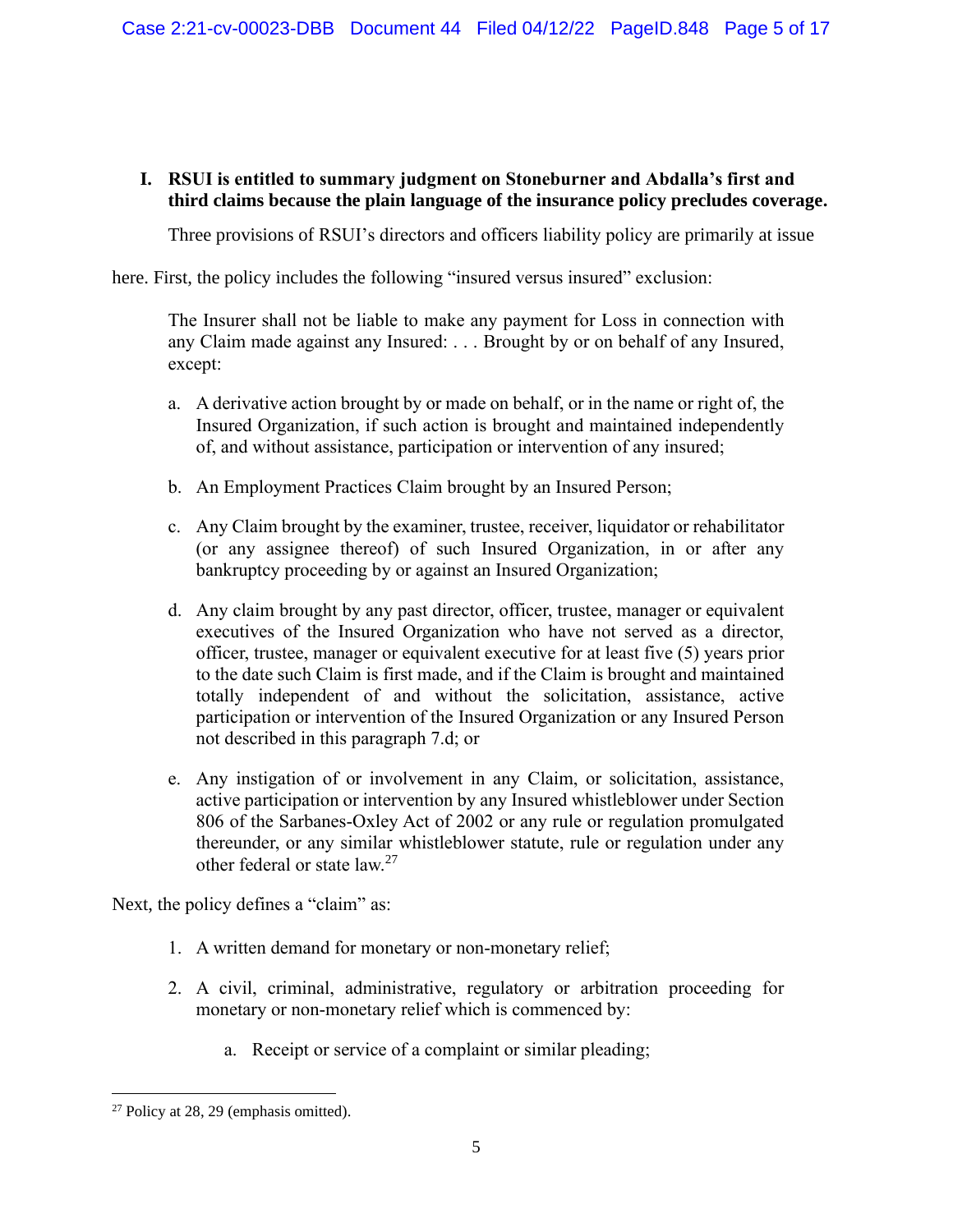- b. Return of an indictment (in the case of a criminal proceeding); or
- c. Receipt of a notice of charges;
- 3. An administrative or regulatory investigation when conducted by the Equal Employment Opportunity Commission ("EEOC") or equivalent state, local or foreign agency, which is commenced by the filing of a notice of charges, service of a complaint or similar document of which notice has been given to the Insured. 28

Finally, the policy includes an allocation clause that states:

If both Loss covered under this policy and Loss not covered under this policy are jointly incurred either because a Claim includes both covered and non-covered matters or covered and non-covered causes of action or because a Claim is made against both an Insured and any other parties not insured by this policy, then the Insured and the Insurer shall use their best efforts to fairly and reasonably allocate payment under this policy between covered Loss and non-covered loss based on the relative legal exposures of the parties with respect to covered and non-covered matters or covered and non-covered causes of action.<sup>29</sup>

RSUI argues that the underlying suit is a "claim" under the policy that is made against an insured

and brought by, at least in part, other insureds and that thus the plain language of the insured

versus insured ("IVI") exclusion precludes coverage for the entire underlying suit.<sup>30</sup>

In Utah, insurance policies are generally interpreted according to the rules of contract interpretation.<sup>31</sup> "Courts interpret words in insurance policies according to their usually accepted meanings and in light of the insurance policy as a whole."<sup>32</sup> "Policy terms are harmonized with the policy as a whole, and all provisions should be given effect if possible."<sup>33</sup> In general, insurers may exclude from coverage certain losses "by using language which clearly and unmistakably

<sup>28</sup> *Id.* at 25–26.

<sup>29</sup> *Id.* at 31.

<sup>30</sup> Motion for Summary Judgment at 12–13.

<sup>31</sup> *Utah Farm Bureau Ins. Co. v. Crook*, 980 P.2d 685, 686 (Utah 1999).

<sup>32</sup> *Id.*

<sup>33</sup> *Id.*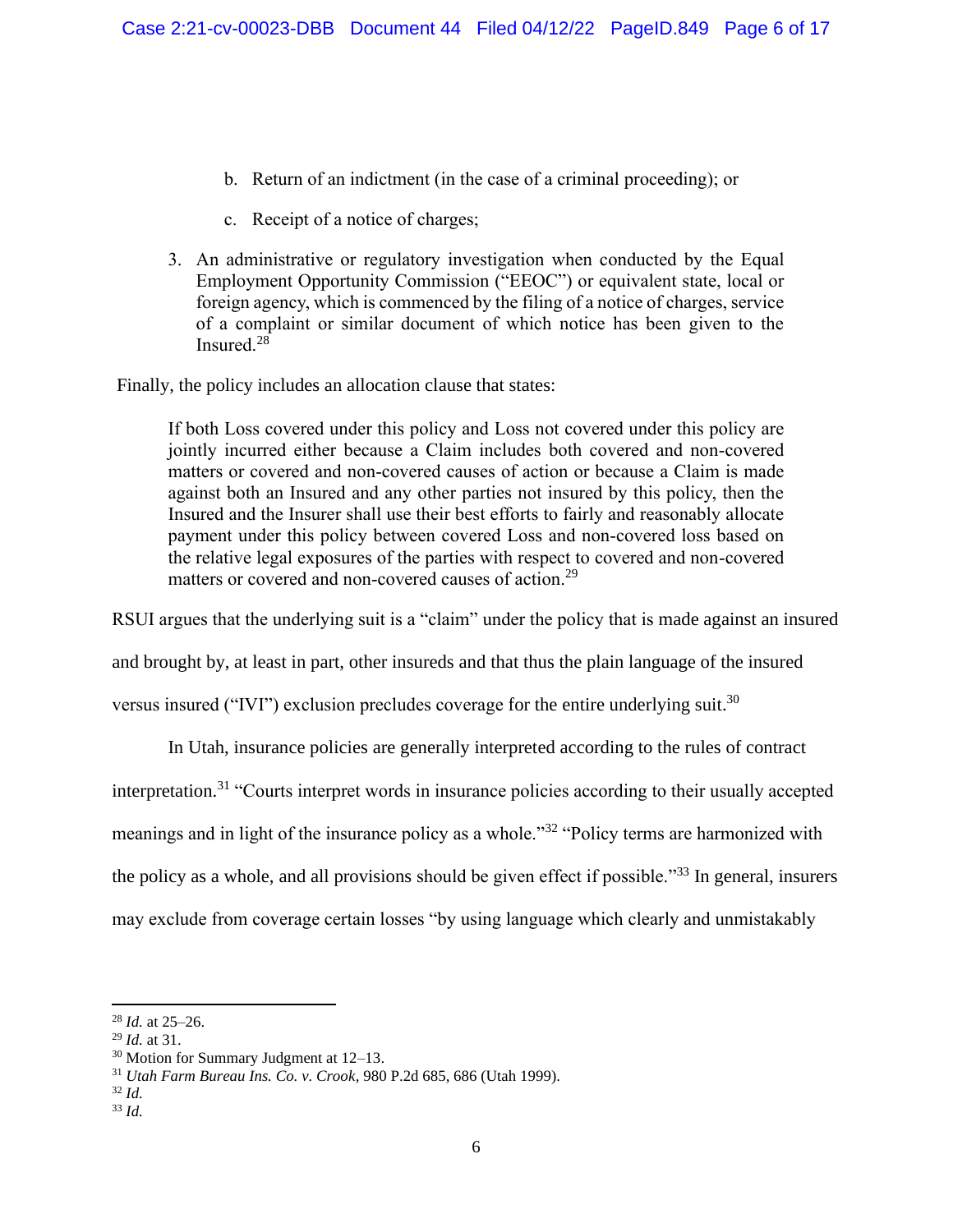communicates to the insured the specific circumstances under which the expected coverage will not be provided."<sup>34</sup>

When interpreting an insurance policy, "any ambiguity or uncertainty in the language of [the policy] must be resolved in favor of coverage."<sup>35</sup> Ambiguity exists if a provision of a contract "is capable of more than one reasonable interpretation because of uncertain meanings of terms, missing terms, or other facial deficiencies."<sup>36</sup> A proposed interpretation "must be plausible and reasonable in light of the language used."<sup>37</sup> "If the language within the four corners of the contract is unambiguous, the parties' intentions are determined from the plain meaning of the contractual language, and the contract may be interpreted as a matter of law."<sup>38</sup>

Stoneburner and Abdalla make two primary arguments as to why the IVI exclusion does not completely bar coverage for losses related to the underlying suit. First, Stoneburner and Abdalla contend that the "key to determining whether [the IVI Exclusion] applies to bar coverage for Plaintiffs in the Underlying Lawsuit . . . is how the Policy defines "Claim." <sup>39</sup> They argue that, based on the definition of "claim" in the insurance policy "[a] cause of action in a complaint is a written demand for monetary or non-monetary relief and thus constitutes a 'Claim,'" and therefore "a civil lawsuit is a Claim in which one or more Claims in the form of causes of action are asserted."<sup>40</sup>Accordingly, RSUI was obligated to defend at least some of the

<sup>34</sup> *Id.* (quoting *Alf v. State Farm Fire & Cas. Co.*, 850 P.2d 1274, 1275 (Utah 1993).

<sup>35</sup> *Doctors' Co. v. Drezga*, 218 P.3d 598, 603 (2009) (quoting *LDS Hosp. v. Capitol Life Ins. Co.*, 765 P.2d 857, 858 (Utah 1988)).

<sup>36</sup> *Id.* (quoting *WebBank v. Am. Gen. Annuity Serv. Corp.*, 54 P.3d 1139, 1145 (Utah 2002))

<sup>37</sup> *S.W. Energy Corp. v. Con'l Ins. Co.*, 974 P.2d 1239, 1242 (Utah 1999) (quoting *First Am. Title Ins. Co. v. J.B. Ranch*, 966 P.2d 834, 837 (Utah 1998)).

<sup>38</sup> *WebBank*, 54 P.3d at 1145.

<sup>&</sup>lt;sup>39</sup> Opposition at 6.

<sup>40</sup> *Id.*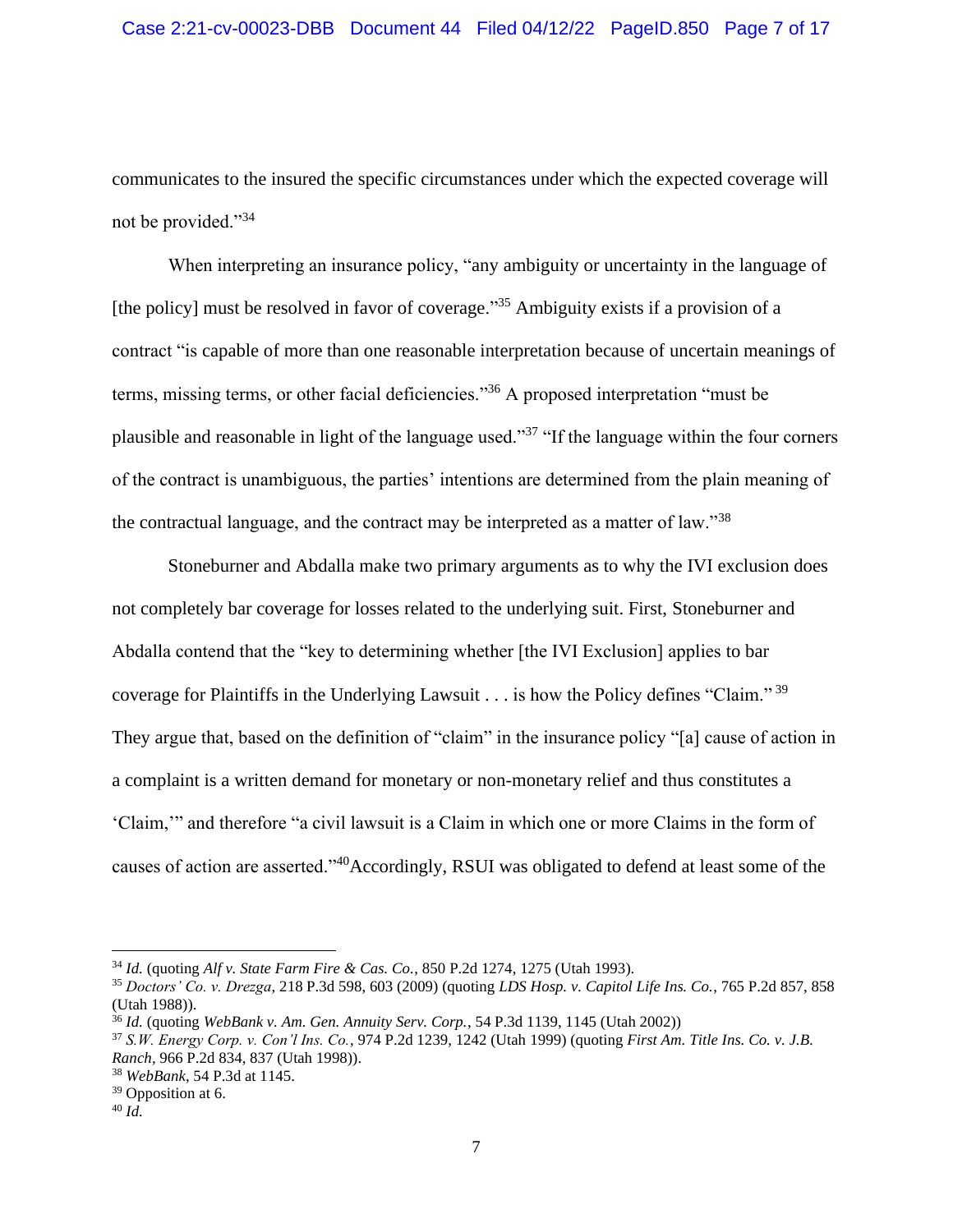underlying lawsuit because the underlying suit contained causes of action that were brought by non-insured parties which were "claims" under the terms of the policy.

But Stoneburner and Abdalla's proposed interpretation is not supported by the language of the policy. Part one of the definition of "Claim" in the insurance policy is "[a] written demand for monetary or non-monetary relief" and part two of the definition is "[a] civil, criminal, administrative, regulatory or arbitration proceeding for monetary or non-monetary relief which is commenced by  $\dots$  [r]eceipt or service of a complaint or similar pleading  $\dots$ ."<sup>41</sup> The language of the policy plainly defines an entire civil proceeding as a single claim. Furthermore, a civil proceeding necessarily will include at least one "written demand for monetary or non-monetary relief"; thus, if Stoneburner and Abdalla's proposed interpretation were correct, part two of the definition would be mere surplusage. This interpretation would contravene the Utah Supreme Court's directive that "all provisions [of an insurance policy] should be given effect if possible."<sup>42</sup> The only way for the second part of the definition to be given effect is for a written demand to mean something different than a civil proceeding.

Additionally, a plain reading of the three claim definitions suggests that they are separate. The first claim definition deals with written demands.<sup>43</sup> The second claim definition deals with various legal proceedings, whether civil, criminal, administrative, regulatory, or arbitrative.<sup>44</sup> The third claim definition deals with certain investigations.<sup>45</sup> Stoneburner and Abdalla offer no good reason to interpret a legal proceeding as merely an aggregation of numerous discrete

<sup>45</sup> *Id.*

 $41$  Policy at 25–26.

<sup>42</sup> *Utah Farm Bureau Ins. Co. v. Crook*, 980 P.2d 685, 686 (Utah 1999).

<sup>43</sup> Policy at 25.

<sup>44</sup> *Id.* at 26.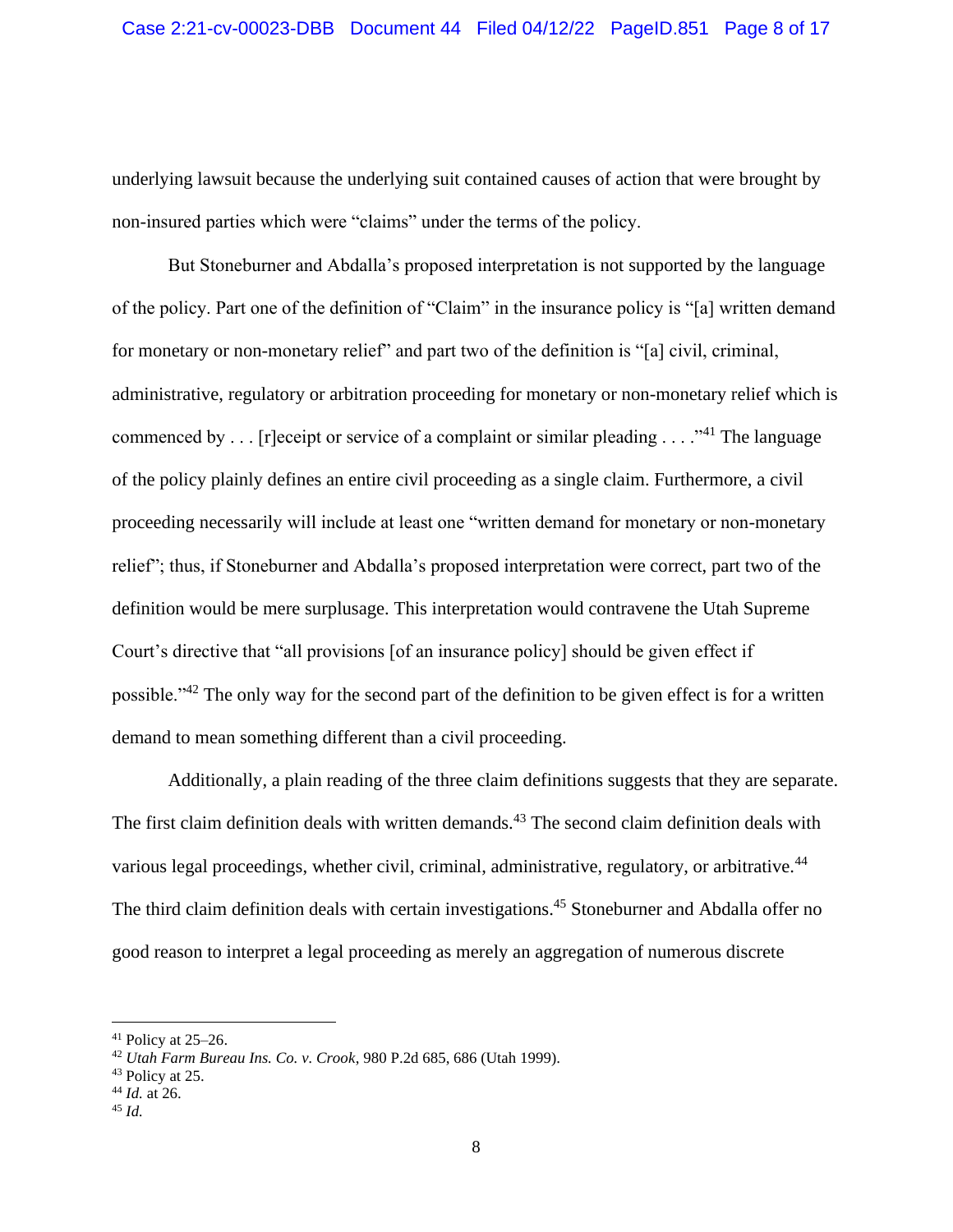written demands, so their proposed reading is not "plausible and reasonable in light of the language used."<sup>46</sup> They also cite no case that supports their proposed interpretation, much less a binding Utah case.

Having concluded that the entire underlying lawsuit constitutes one "claim" under the insurance policy, the plain language of the policy's IVI exclusion precludes coverage for the underlying suit. The IVI exclusion bars coverage for "any Claim made against any Insured . . . [b]rought by or on behalf of *any Insured* . . . .<sup>347</sup> Stoneburner and Abdalla are both "Insureds," and the underlying lawsuit here is brought by, among others, Jan Ferraris, Stephen Allis, Amy Anderson, Charles Raeburn, and Donald Porteous, who Stoneburner and Abdalla admit are "Insureds" under the policy.<sup>48</sup> So the claim at issue (here, an underlying civil proceeding) is brought not just by "any insured," but by many insureds. According to Stoneburner and Abdalla's own reasoning, the definition of claim is dispositive, because "[b]y its plain language, [the IVI exclusion] precludes coverage for 'any Claim' that is asserted by a party who qualifies as an Insured."<sup>49</sup> Because Stoneburner and Abdalla concede that coverage for them depends on the meaning of "Claim," and because "Claim" in the context of this case is defined as an "civil proceeding," not some portion or part thereof, the plain language of the IVI exclusion unambiguously precludes coverage for the underlying suit.<sup>50</sup> Put simply, Stoneburner and Abdalla's own argument compels this result.

<sup>46</sup> *S.W. Energy Corp. v. Con'l Ins. Co.*, 974 P.2d 1239, 1242 (Utah 1999) (quoting *First Am. Title Ins. Co. v. J.B. Ranch*, 966 P.2d 834, 837 (Utah 1998)).

<sup>47</sup> Policy at 28–29 (emphasis added).

<sup>48</sup> Plaintiffs' Responses to Defendant's First Set of Interrogatories at 9.

<sup>49</sup> Opposition at 6.

<sup>50</sup> *See Jerry's Enterprises, Inc. v. U.S. Specialty Insurance Company*, 845 F.3d 883, 887–88 (8th Cir. 2017) (finding nearly identical IVI exclusion clause "contains no ambiguity" with "no room under the language of the exclusion clause to apply the clause to some parts of a lawsuit but not others").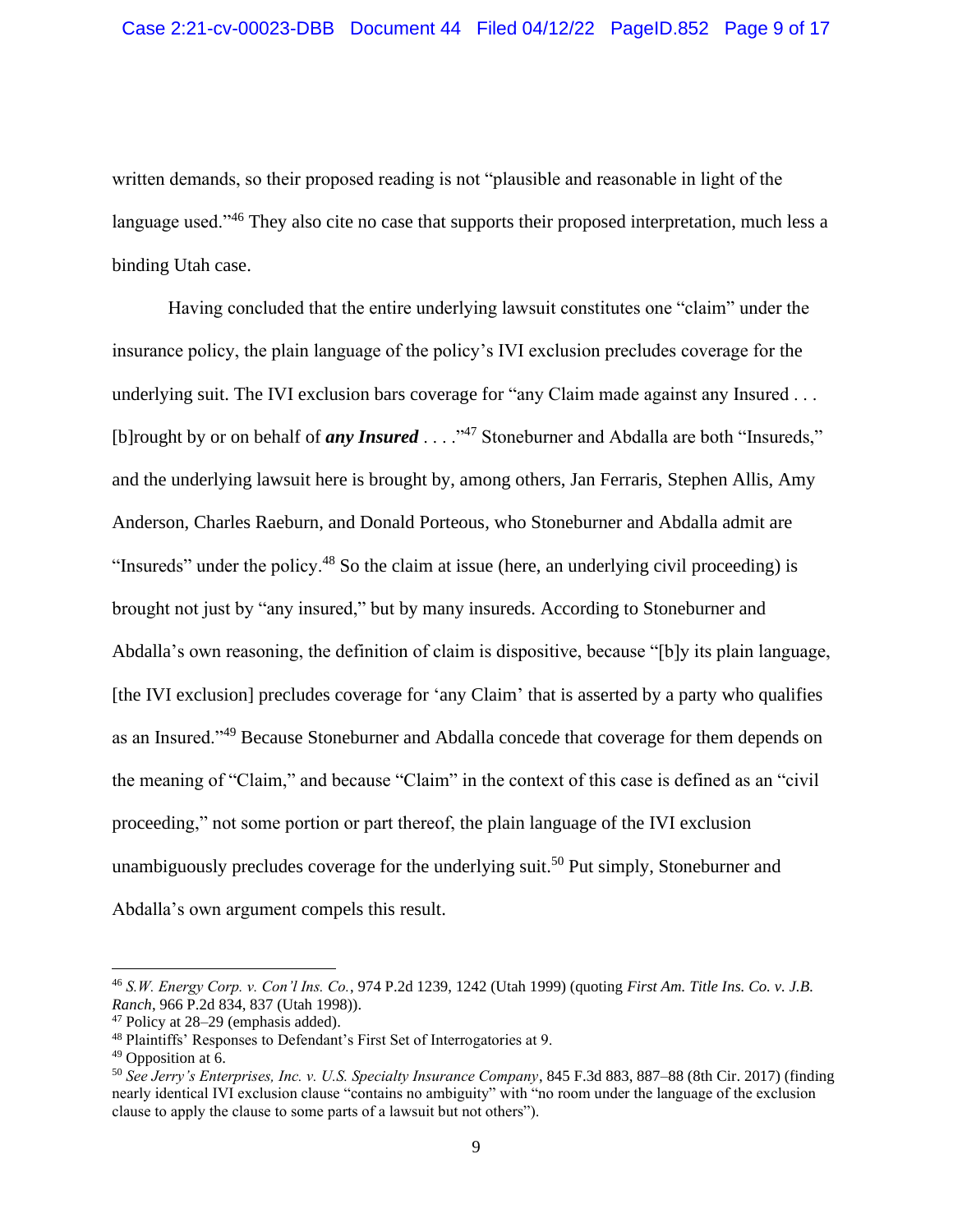Stoneburner and Abdalla's analysis of the "related acts" provision of the policy does not change this conclusion.<sup>51</sup> The related acts provision states:

All Claims based on, arising out of, directly or indirectly resulting from, in consequence of, or in any way involving the same or related facts, circumstances, situations, transactions or events, or the same or related series of facts, circumstances, situations, transactions or events, shall be deemed to be a single Claim for all purposes under this policy . . .  $52$ 

Although Stoneburner and RSUI argue that "the assertion of Condition 3 or 'related acts' provision as a basis for refusing to consider the claims individually requires RSUI to plug in the *first* definition of Claim,"<sup>53</sup> RSUI did not rely on the related acts provision in denying coverage—it only cited to the IVI exclusion.<sup>54</sup> Furthermore, the cases that Stoneburner and Abdalla cite are inapposite. In *Carolina Casualty Insurance Co. v. Omeros Corp.*, the Western District of Washington held that two "wrongful related acts" were a single claim for the purposes of determining if the claim was made within the policy period, but "not a single claim for purposes of applying policy exclusions that are unrelated to the claims-made nature of the policy."<sup>55</sup> But in *Omeros*, the related-acts provision appeared in a section devoted "exclusively to explaining an insured's obligation to give notice of claims and potential claims and to determining the claims-made date for multiple related claims."<sup>56</sup> In contrast, the related-acts provision here applies to "all purposes under th[e] policy" and RSUI did not rely on the related

<sup>51</sup> *See* Opposition at 8.

<sup>52</sup> Policy at 30.

<sup>53</sup> Opposition at 8.

 $54$  Denial letter at 2–3.

<sup>55</sup> *Carolina Cas. Ins. Co. v. Omeros Corp.*, No. C12-287RAJ, 2013 WL 5530588, at \*4 (W.D. Wash. Mar. 11, 2013).

<sup>56</sup> *Id.*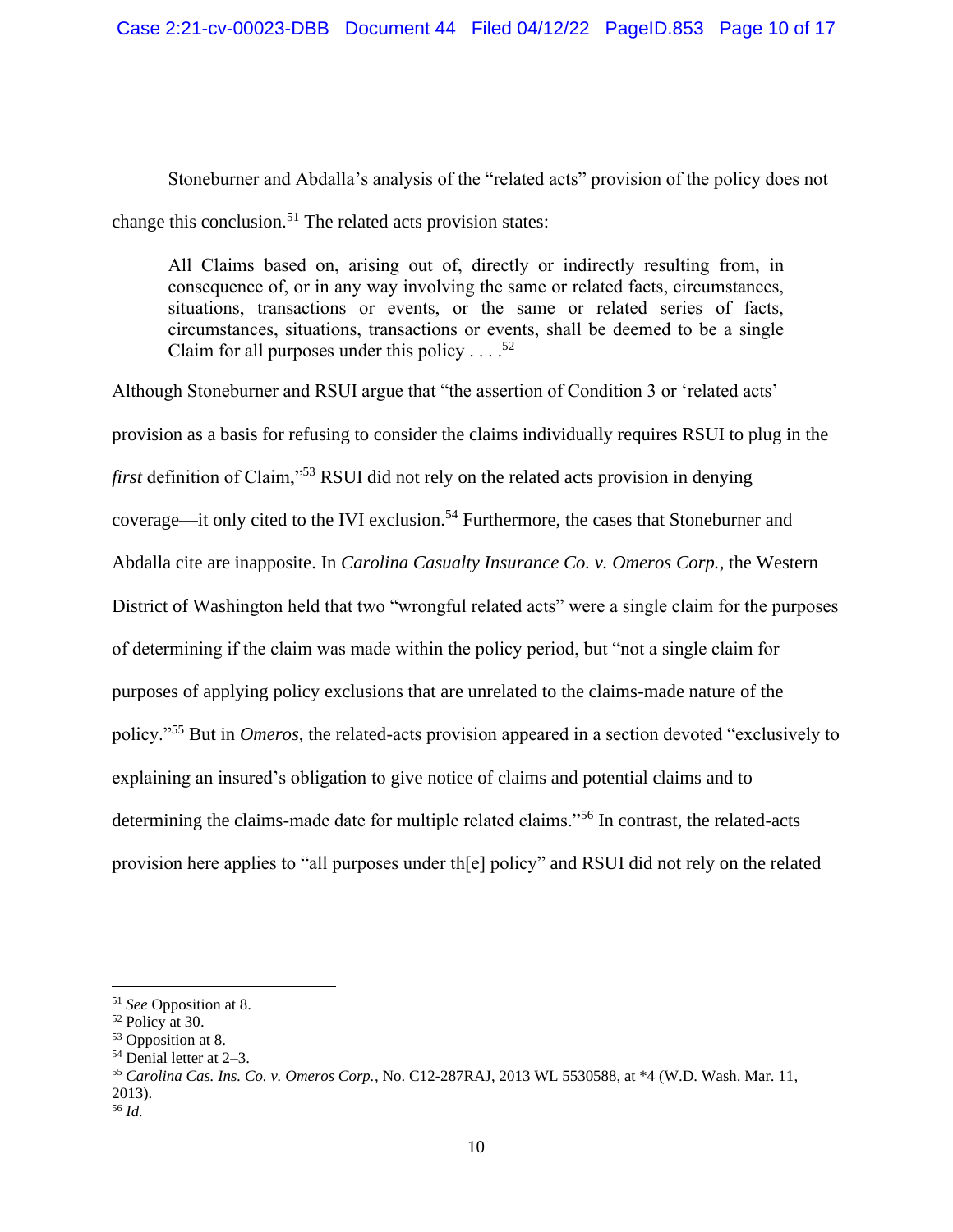acts provision when it denied coverage for the underlying suit—it considered the entire lawsuit to be one claim. 57

The remainder of Stoneburner and Abdalla's response asserts that "causes of action must be analyzed separately" and that "when insured and non-insured plaintiffs assert multiple causes of action against the same defendant(s) in the same lawsuit and the D&O policy contains an allocation clause, any IVI exclusion will not operate to bar [coverage for] the causes of action of the non-insureds."<sup>58</sup> Indeed, Stoneburner and Abdalla repeatedly say that RSUI has "lumped together" all of the "causes of action," that "causes of action must be analyzed separately," and that "any IVI exclusion will not operate to bar the causes of action of the non-insureds."<sup>59</sup> They conclude that "[t]he fact that causes of action are simultaneously asserted by Insureds does not take the covered claims out of coverage simply because they are pleaded in the same complaint."<sup>60</sup>

This repeated theme that the "causes of action" and "claims" must be parsed and separated is not borne out by the policy language and facts of this case. The argument about separate causes of action is unavailing because, over the course of the four complaints in the underlying suit at issue, the non-insured plaintiffs never asserted a separate cause of action. In the first two complaints, every cause of action is brought by every plaintiff collectively,

<sup>57</sup> Policy at 30. Stoneburner and Abdallas's citation to *Alcano Technologies v. Carolina Casualty Insurance Co.* is also inapposite because in that case the insurer argued that the related-acts provision of the policy barred coverage for a claim that was previously excluded from coverage by an IVI exclusion and subsequently amended to be brought only by non-insured plaintiffs. No. CV-04-789-PHX-DGC, 2005 WL 6242303, at \*1–3 (D. Ariz. May 19, 2005). Here, RSUI did not rely on the related-acts provision in denying coverage under the IVI exclusion, since it considered the entire lawsuit to be one claim. *See* Denial Letter at 2–3.

<sup>58</sup> Opposition at 9, 13–14.

<sup>59</sup> *Id.* at 7, 13-14.

<sup>60</sup> *Id.* at 15.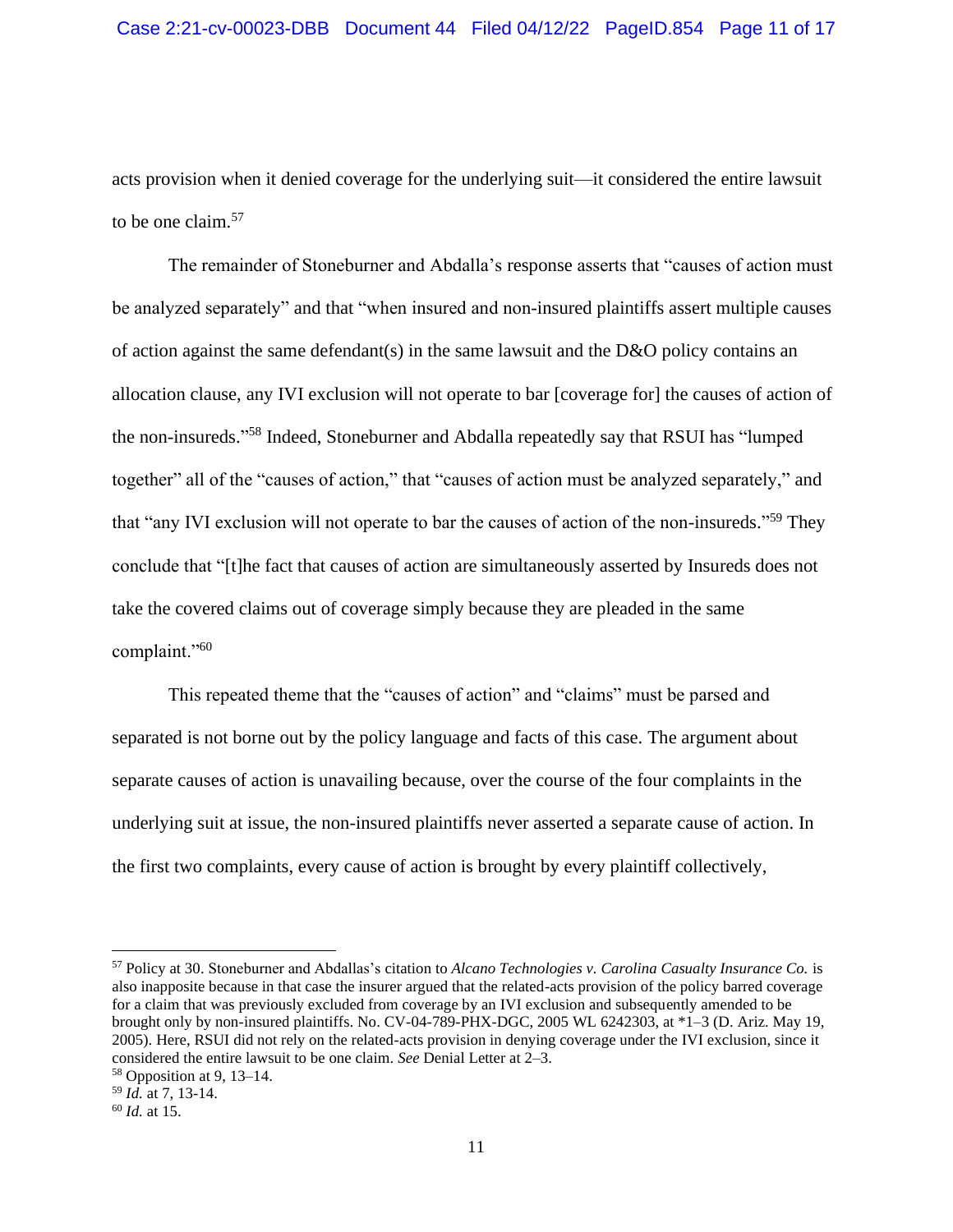including both insureds and non-insureds. <sup>61</sup> In the next two complaints, each cause of action asserted against Stoneburner and Abdalla is brought only by the Association, an insured.<sup>62</sup> At no point in the underlying suit was a "cause of action" brought against Stoneburner and Abdalla exclusively by a non-insured. There simply are no separate causes of action here.

The "covered claims" argument fares no better, for the reasons discussed earlier. In the policy, a "claim" is a term of art which, under the facts of this case, means a "civil proceeding."<sup>63</sup> When Stoneburner and Abdalla argue that "the covered claims" do not lose coverage "simply because they are pleaded the same complaint," they are missing the definitional point: under the terms of the policy, the case itself (a "civil proceeding") *is* the claim.

In short, the court must interpret the policy language based on the facts before it, not a hypothetical. The court will not carve apart causes of action which the underlying plaintiffs, who are the masters of their complaint, have pleaded jointly. The allocation clause at issue applies if "a Claim [here, a civil proceeding] includes both . . . covered and non-covered causes of action."<sup>64</sup> As noted above, every cause of action in every version of the complaint in the underlying civil proceeding was brought by insureds, often together with non-insureds. Based on the record here, there are no separate covered causes of action, nor are there separate claims.

Both parties also discuss a number of cases in various courts that have found that allocation clauses of various kinds either did or did not result in partial coverage for the defendant insureds. For example, in *Marbella Condominium Association v. RSUI Indemnity* 

<sup>61</sup> *Raeburn v. Abdalla* Initial Complaint at 29–41; *Raeburn v. Abdalla* First Amended Complaint at 29–41.

<sup>62</sup> *Raeburn v. Abdalla* Second Amended Complaint at 72–79; *Raeburn v. Abdalla* Third Amended Complaint at 81– 91.

<sup>63</sup> Policy at 25–26.

<sup>64</sup> Policy at 31.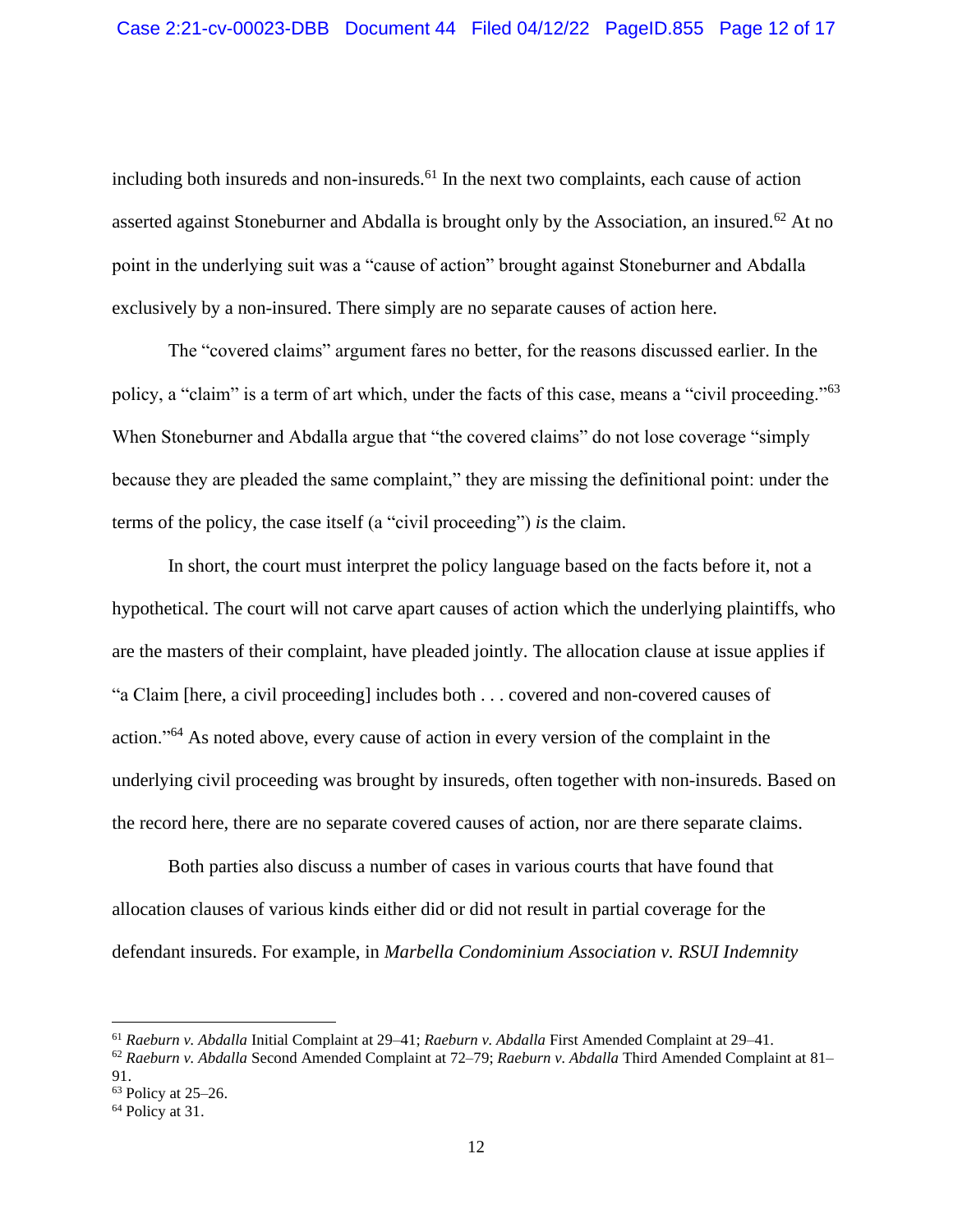*Co.*, <sup>65</sup> the Southern District of Florida considered a policy with nearly identical language to the policy here. The court found that:

[F]rom its inception, the Underlying Action involved claims by both an insured (Leone) and an individual not insured under the Policy (Field), and was therefore not covered from its inception. As a result, the Insured v. Insured exclusion in this case operates to bar coverage for the entire Underlying Action. . . . the allocation provision in the Policy does not apply since the duty to defend was not triggered.<sup>66</sup>

*Marbella* is similar to the case here; not only do the cases involve nearly identical policies (and one of the same parties), but the causes of action asserted in each underlying action were brought collectively by insured and non-insured plaintiffs and the causes of action stemmed from the same facts.<sup>67</sup> The Southern District of Florida reached a similar result in *Powersports Inc. v. Royal & Sunalliance Insurance Company*. <sup>68</sup> There, the court considered an almost identical allocation clause and found that: "Allocation clauses only become relevant in the event that a loss involves both covered and uncovered claims. . . . [T]his action involves uncovered claims only, the allocation question is moot."<sup>69</sup> The court concluded that "[n]o construction of the [policy] language can support PowerSports' position that claims brought by uninsured plaintiffs are covered despite the fact that insured plaintiffs are also parties in the same action."<sup>70</sup> *Powersports* is instructive here because, in this case, the underlying suit never involved covered causes of action but instead was not covered in its entirety from its inception. Like in

<sup>65</sup> No. 16-cv-80987-BLOOM/Valle, 2017 WL 395301 (S.D. Fla. Jan. 30, 2017).

<sup>66</sup> *Id.* at \*4.

<sup>67</sup> *See id.*

<sup>68</sup> 307 F. Supp. 2d. 1355 (S.D. Fla. 2004).

<sup>69</sup> *Id.* at 1362.

<sup>70</sup> *Id.*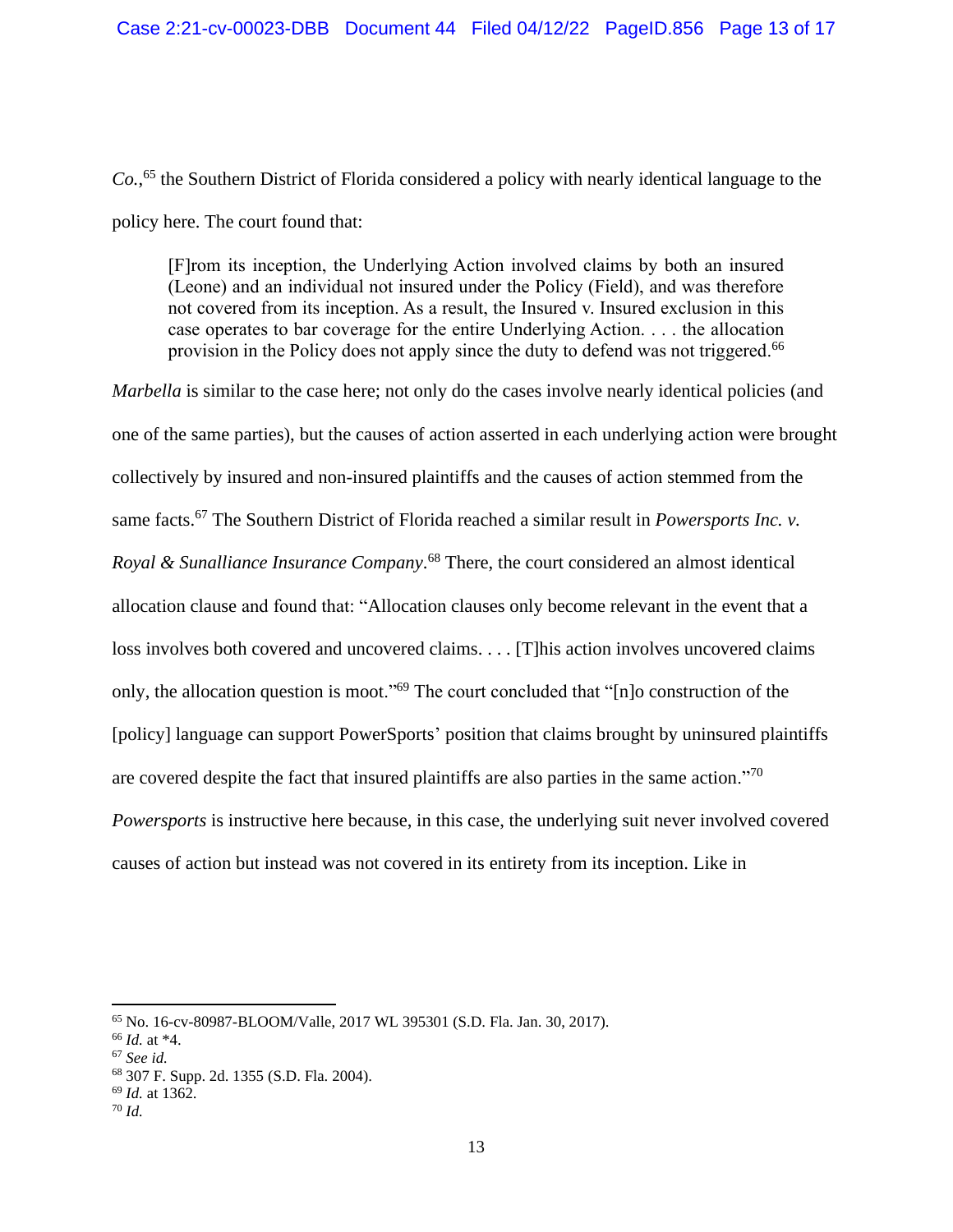*Powersports*, the entirety of the underlying suit is barred from coverage, regardless of the presence of an allocation clause.<sup>71</sup>

Other courts have reached a different conclusion. For example, in *Miller v. Saint Paul Mercury Insurance Co.*, the Seventh Circuit found that "[t]he allocation clause in the St. Paul policy leads to the proper result: claims brought by or on behalf of insureds are excluded, while those brought by non-insureds are not."<sup>72</sup> The court reasoned that if it barred coverage for a lawsuit based on the presence of a single insured it would "invite arbitrary results depending on whether many people with similar claims file one consolidated lawsuit or many separate lawsuits."<sup>73</sup> The court understandably was concerned that such a rule would bar coverage of "an entire lawsuit brought by 99 non-insured plaintiffs and just one insured plaintiff" and stated that "[c]ourts are hesitant to interpret contracts in ways that encourage an inefficient multiplication of parallel lawsuits." <sup>74</sup> Stoneburner and Abdalla argue that, under the reasoning of *Miller*, "the Policy's allocation clause provides for covered and uncovered claims to be separated and RSUI's obligations limited to the former  $\ldots$ ."<sup>75</sup>

*Miller* is inapposite here for two reasons. First, the court in *Miller* was concerned with hypotheticals that are not before this court. *Miller* warned of the possibility of an IVI exclusion completely barring coverage for an entire lawsuit brought by 99 non-insureds and one insured or a lawsuit in which an insured was collusively added as a plaintiff.<sup>76</sup> Neither of those concerns are

 $71$  Additionally, the Sixth Circuit recently affirmed a district court's order dismissing a case on the grounds that an IVI exclusion barred coverage for an underlying suit with insured and non-insured plaintiffs. *See Tartar v. Navigators Ins. Co.*, No. 21-5129, 2021 WL 4950375, at \*3 (6th Cir. Oct. 25, 2021) (unpublished).

<sup>72</sup> *Miller v. St. Paul Mercury Ins. Co.*, 683 F.3d 871, 879 (7th Cir. 2012).

<sup>73</sup> *Id.* at 875.

<sup>74</sup> *Id.*

<sup>75</sup> Opposition at 15.

<sup>76</sup> *Miller*, 683 F.3d at 875.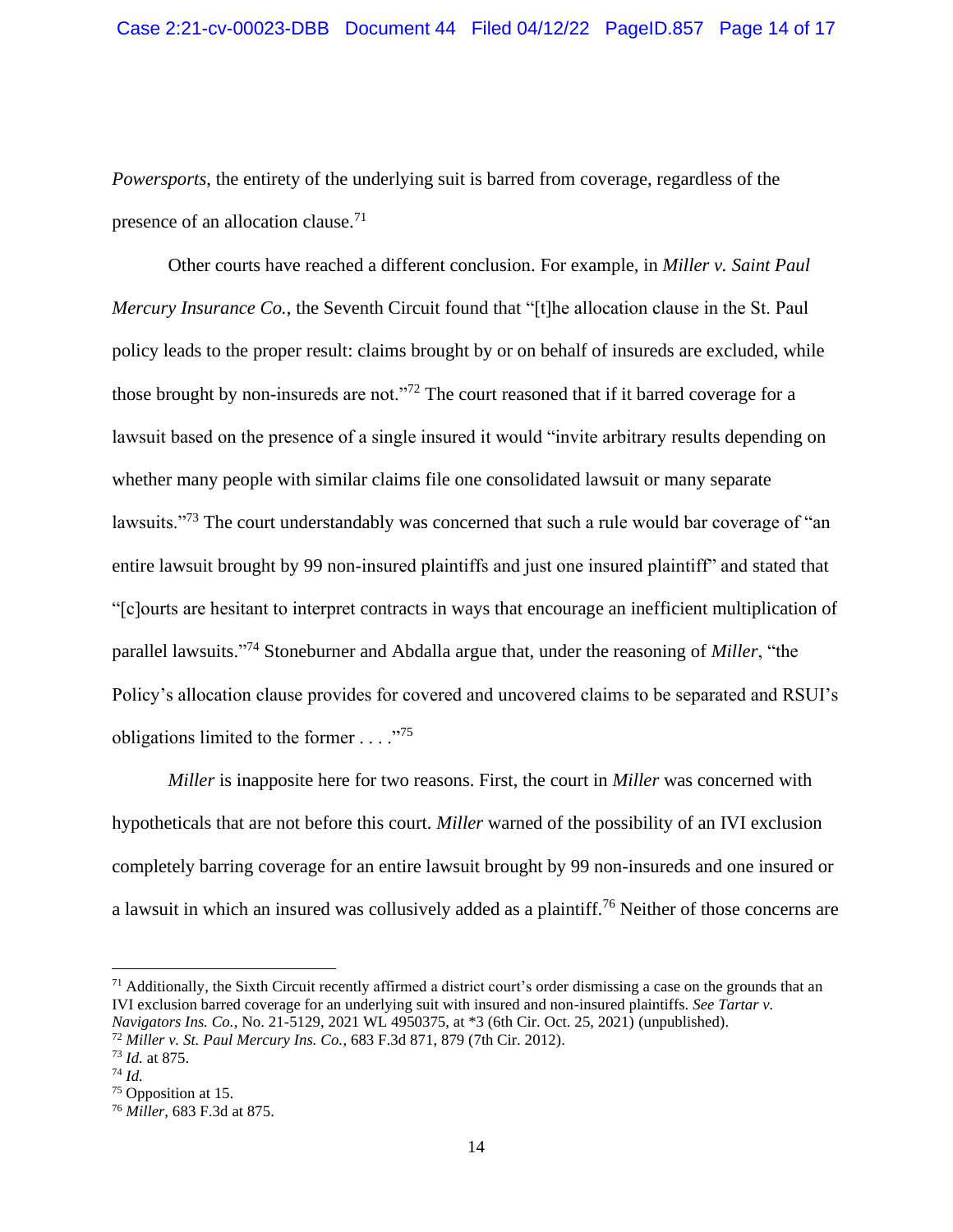present in this case. Here, the underlying suit is one in which, from the onset of the case, a significant mix of insureds and non-insureds collectively asserted the same causes of action that arose from the same operative facts.<sup>77</sup>

Second, the *Miller* court was concerned with public policy considerations that are not at play here. There, the court was "hesitant to interpret contracts in ways that encourage an inefficient multiplication of parallel lawsuits."<sup>78</sup> But Utah law does not direct this court to consider such external policy considerations in the interpretation of an insurance policy—the Utah Supreme Court instructs this court to "first look at the plain language [of the contract] to determine the parties' meaning and intent."<sup>79</sup> Having determined that the plain language of the insurance policy unambiguously bars coverage for the entirety of the underlying suit, the court does not consider efficiency or other policy considerations that do not alter the meaning of the policy's terms.

Stoneburner and Abdalla also cite to *Level 3 Communications, Inc. v. Federal Insurance Co.* and *Federal Insurance Co. v. Infoglide Corp.*<sup>80</sup> Both these cases were predecessors to *Miller* that relied on similar reasoning in finding that an insurance policy with an allocation clause was ambiguous when applied to an underlying suit with both insured and non-insured plaintiffs. Specifically, the court in *Level 3* was concerned with the "truly whacky result" of an IVI

<sup>77</sup> *See Raeburn v. Abdalla* Initial Complaint at 29–41; *Raeburn v. Abdalla* First Amended Complaint at 29–41; *Raeburn v. Abdalla* Second Amended Complaint at 72–79; *Raeburn v. Abdalla* Third Amended Complaint at 81–91. Additionally, Stoneburner and Abdalla also concede that one of the key plaintiffs, perhaps even the lead plaintiff, is an insured: the Porteous Group is "an informal way of referring to the group of unit owners led by Don Porteous who opposed the Management Committee during the timeframe implicated by the Underlying Lawsuit." Motion for Summary Judgment at 9 (quoting Stoneburner and Abdalla's response to Interrogatory No. 12). <sup>78</sup> *Miller*, 683 F.3d at 875.

<sup>79</sup> *Brady v. Park*, 445 P.3d 395, 407 (Utah 2019) (alteration in original).

<sup>80</sup> *Level 3 Commc'ns, Inc. v. Fed. Ins. Co.*, 168 F.3d 956, 960 (7th Cir. 1999); *Fed. Ins. Co. v. Infoglide Corp.*, No. A-05-CA-189-AWA, 2006 WL 2050694, at \*11 (W.D. Tex. July 19, 2006).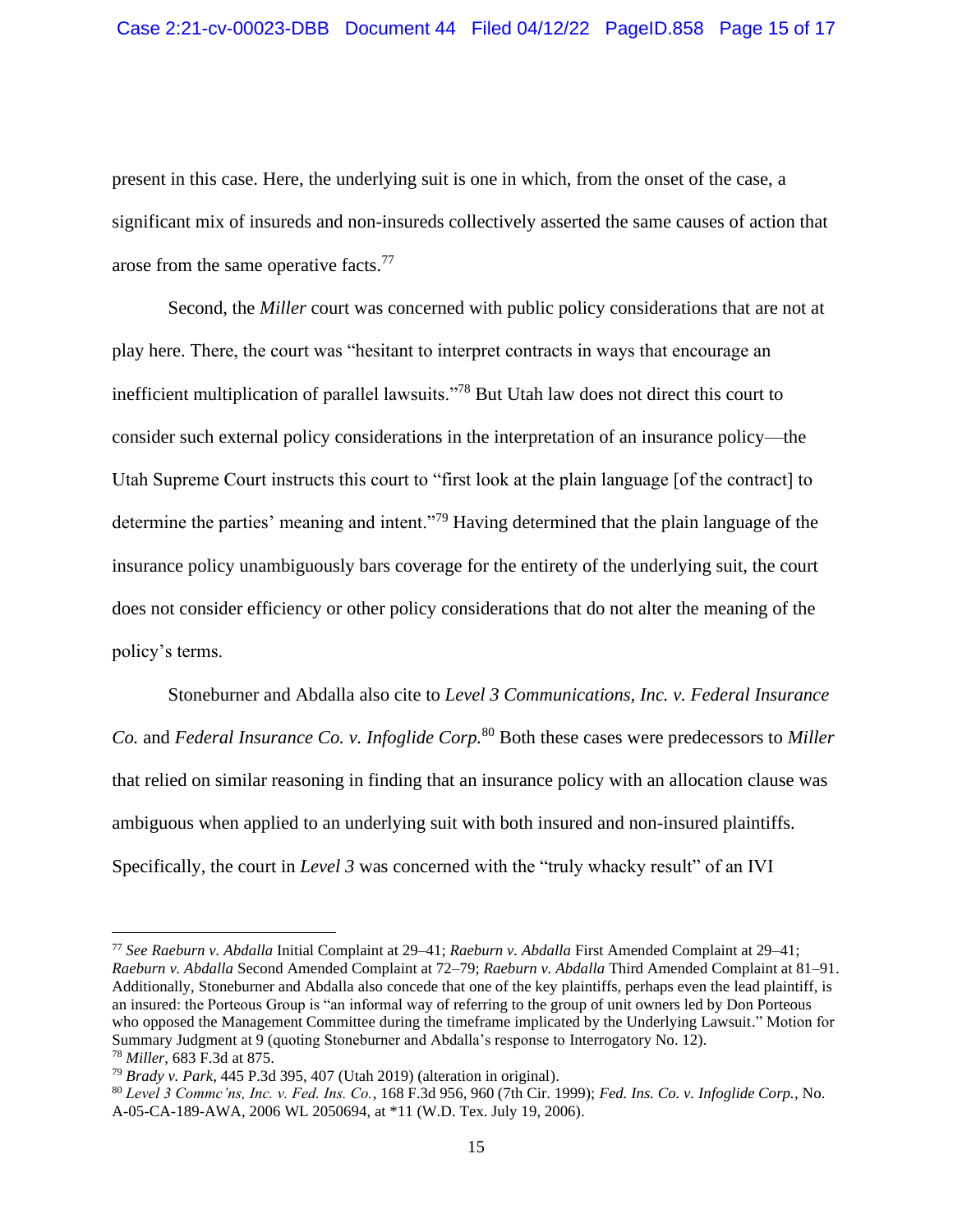exclusion precluding coverage for a suit in which an insured is an unnamed class member in a securities class action.<sup>81</sup> But, as outlined above, this situation is not present here and the court will not reach policy considerations when the plain language of the contract is clear. In *Infoglide*, the Western District of Texas found *Level 3* persuasive and adopted its reasoning without much elaboration. <sup>82</sup> Stoneburner and Abdalla also cite *Megavail v. Illinois Union Ins. Co.*, which found that an IVI exclusion did not bar coverage for an underlying suit with some insured plaintiffs because Oregon law directed that "if any allegations of the complaint, without amendment, could impose liability, the insurance company must defend, even if the complaint contains coverage outside the scope of coverage."<sup>83</sup> Stoneburner and Abdalla have not argued that Utah law includes any such mandate.

In sum, a civil proceeding is a single claim under the insurance policy here, and the IVI exclusion precludes coverage for any claim brought by *any* insured—the policy bars coverage for the entire underlying suit that was brought by insured plaintiffs, even though non-insured plaintiffs are part of the same lawsuit, which is a single claim under this policy. Based on the arguments made by Stoneburner and Abdalla, the court cannot find that a single civil proceeding is actually an aggregation of numerous discrete written demands, that the related acts clause applies, or that the allocation clause in this policy changes the result. Summary judgment is granted to RSUI on Stoneburner and Abdalla's first and third claims.

<sup>81</sup> *Level 3*, 168 F.3d at 959.

<sup>82</sup> *Infoglide*, 2006 WL 2050694, at \*6 (adopting the reasoning of *Level 3* "[g]iven the similarities between this case and Level 3, including the fact that the identical policy language is at issue . . . .").

<sup>83</sup> *Megavail v. Ill. Union Ins. Co.*, Civil No. 05-1374-AS, 2006 WL 2045862, at \*2 (D. Or. July 19, 2006).